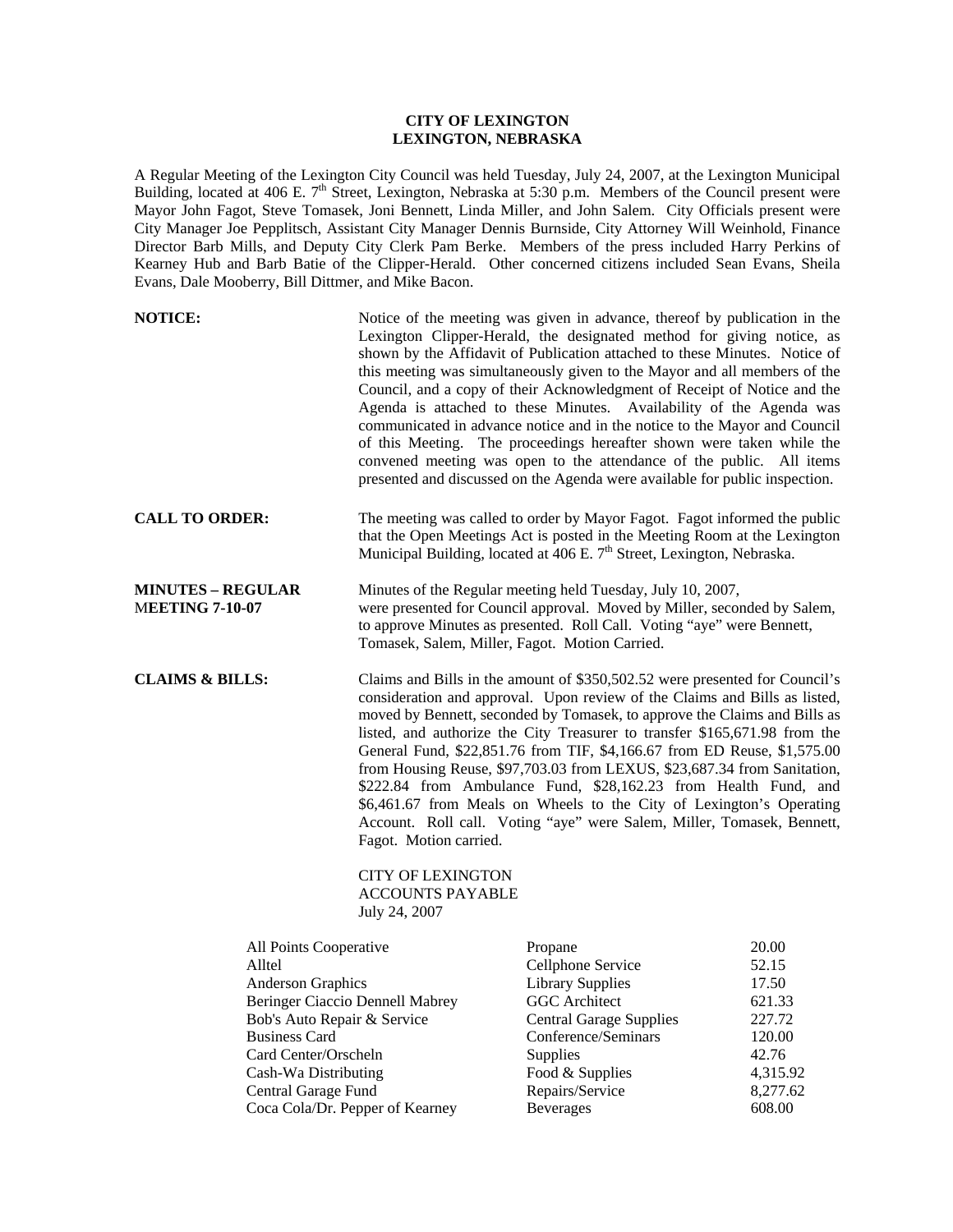| <b>Conney Safety Products</b>                      | Pool/ST Supplies               | 205.50     |
|----------------------------------------------------|--------------------------------|------------|
| Demco                                              | <b>Library Supplies</b>        | 141.31     |
| Dunn, Sheela D                                     | <b>Utility Refund</b>          | 68.39      |
| Eilers Machine & Welding                           | <b>WWTP Supplies</b>           | 690.00     |
| <b>Electric Fixture</b>                            | WWTP/EL/ Supplies              | 36.04      |
| <b>Eustis Body Shop</b>                            | Repairs                        | 591.20     |
| Fagot Refrigeration & Electric                     | Repairs/Service                | 2,269.89   |
| <b>Farmer Brothers Coffee</b>                      | Food                           | 242.87     |
| <b>Fisher Scientific</b>                           | <b>WWTP Supplies</b>           | 610.41     |
| Fox Bros. Hay Co., Inc.                            | Tree Grinding                  | 5,109.33   |
| Gale Group, The                                    | <b>Books</b>                   | 66.21      |
| H. W. Wilson Company, The                          | <b>Book</b>                    | 152.25     |
| Health Claims Fund                                 | Claims                         | 14,811.41  |
| Holbein, Dahlas D.                                 | Maint. & Cleaning              | 850.00     |
| Husker Ag Sales                                    | Cntrl Garage/Cem. Spls         | 761.95     |
| <b>International Institute of Municipal Clerks</b> | <b>Membership Dues</b>         | 140.00     |
| <b>International Code Council</b>                  | <b>Books</b>                   | 66.50      |
| <b>Ingram Library Services</b>                     | <b>Books</b>                   | 829.65     |
| Kapco                                              | <b>Library Supplies</b>        | 69.09      |
| Laurie Carlson & Associates, LTD                   | PK Equip. Repairs              | 1,889.96   |
| Lexington Glass Co.                                | PK Supplies                    | 28.50      |
| Lexington Newspapers, Inc.                         | Publications                   | 182.48     |
| Lexington Truck & Auto                             | <b>Central Garage Supplies</b> | 650.00     |
| Lexington True Value                               | Supplies                       | 50.01      |
| Payroll                                            | Wages                          | 115,716.42 |
| <b>Social Security</b>                             | Emplyr Prtn/FICA Med           | 8,621.24   |
| <b>First National Bank</b>                         | <b>Emplyr Prtn/Pension</b>     | 2,904.19   |
| <b>First National Bank</b>                         | Police Pension                 | 1,498.23   |
| ICMA                                               | <b>City Manager Pension</b>    | 373.08     |
| Lynn Peavey Company                                | Police Dept. Supplies          | 83.70      |
| Mac's Short Stop                                   | Food                           | 101.54     |
| Mead Lumber & Rental-Lexington                     | PK/ST/Cemetery Supplies        | 220.78     |
| Midwest Laboratories, Inc.                         | <b>WWTP Test Supplies</b>      | 1,088.30   |
| Miller & Associates                                | Hike/Bike Trail                | 13,688.11  |
| Mr. Automotive                                     | <b>Central Garage Supplies</b> | 20.10      |
| Municipal Supply                                   | <b>WR Supplies</b>             | 597.83     |
| National Geographic En Espanol                     | Subscription                   | 29.95      |
| National League of Cities                          | Membership Dues                | 1,377.00   |
| Nebraska Department of HHS Laboratory              | <b>WR</b> Testing              | 150.00     |
| Nebraska Power Review Board                        | <b>Annual Fees</b>             | 1,052.36   |
| Nebraska Transport                                 | Pool Supplies                  | 214.20     |
| Nebraska Volunteer Fire Fighters Trust             | Premium                        | 2,031.20   |
| Neopost                                            | Postage                        | 1,500.00   |
| Osborne, Cyndi                                     | <b>Office Supplies</b>         | 5.76       |
| <b>Overton Community Center</b>                    | Meals On Wheels                | 100.00     |
| Platte Valley Auto Mart                            | <b>Central Garage Supplies</b> | 35.73      |
| Pracht, Keith                                      | <b>Utility Refund</b>          | 38.12      |
| Precision Industries                               | <b>WWTP Supplies</b>           | 1,282.34   |
| Progressive Business Publication                   | Subscription                   | 230.00     |
| <b>Quill Corporation</b>                           | <b>Library Supplies</b>        | 47.59      |
| <b>Roberts Dairy Company</b>                       | Food & Supplies                | 179.04     |
| S & W Auto Parts, Inc.                             | <b>Central Garage Supplies</b> | 467.62     |
| Schwan's Sales Ent                                 | Food                           | 89.63      |
| <b>Security First Bank</b>                         | Wilkinson Dev TIF Pymt         | 22,851.76  |
| Service Master Mid Nebraska                        | Library/GGC Cleaning           | 2,027.50   |
| Subway Sandwiches & Salads                         | Food                           | 39.89      |
| Sunland Books, Inc.                                | <b>Books</b>                   | 494.48     |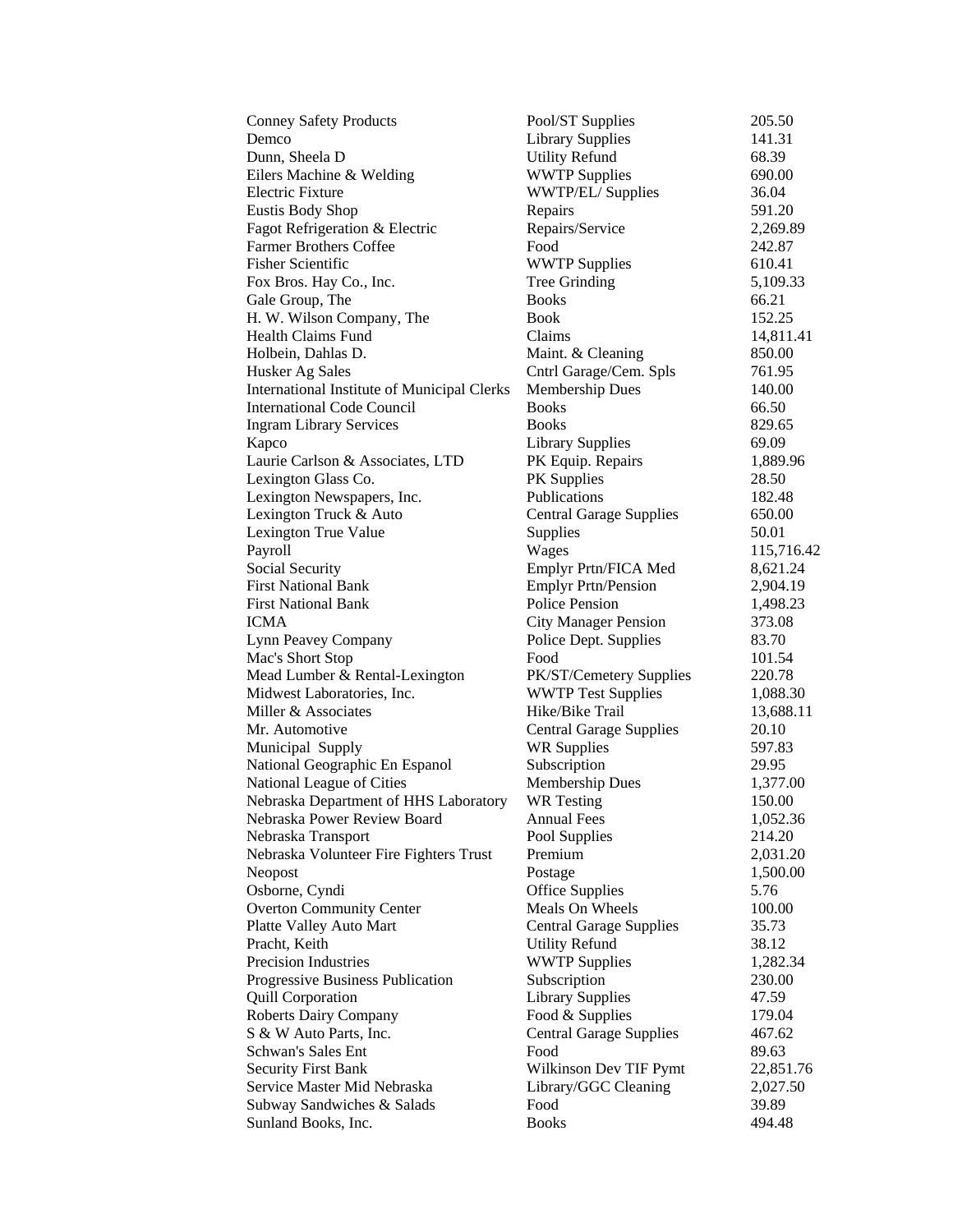| Synchronized Instruments, Inc.         | WR Equip. Repair               | 316.40    |
|----------------------------------------|--------------------------------|-----------|
| T. O. Haas Tire Co., Inc.              | Tires/Repair                   | 564.48    |
| Team Detail & Quicklube                | Car Washes                     | 43.98     |
| Technical Maintenance & Service        | <b>WWTP Service/Repairs</b>    | 488.96    |
| Thompsen, Kathleen                     | Conference/Seminars            | 164.90    |
| Thompson Co., The                      | Food & Supplies                | 531.52    |
| TierOne-Lib. Petty Cash                | Postage                        | 29.24     |
| Tri-City Tribune                       | Subscription                   | 29.50     |
| <b>U-Save Business Equipment</b>       | Office Supplies/Postage        | 113.80    |
| <b>Ultramax</b>                        | Ammunition                     | 876.00    |
| Van Diest Supply Company               | Insecticides/Weed Killer       | 2,320.00  |
| Wal-Mart                               | Supplies                       | 430.94    |
| <b>Ward Laboratories</b>               | Lab Tests                      | 72.00     |
| Wolf, Tracy                            | Conference/Seminars            | 191.40    |
| All Points Cooperative                 | Fuel                           | 52.84     |
| Alltel                                 | Cellphone Service              | 147.51    |
| Bob's Auto Repair & Service            | Vehicle Repair                 | 372.00    |
| <b>Business Card</b>                   | <b>Central Garage Supplies</b> | 61.66     |
| Card Center/Orscheln                   | Supplies                       | 12.35     |
| Cash-Wa Distributing                   | Food                           | 752.14    |
| Central Garage Fund                    | Repairs/Service                | 2,099.31  |
| Coca Cola/Dr. Pepper of Kearney        | <b>Beverages</b>               | 672.00    |
| Dan's Sanitation                       | <b>Sanitation Fees</b>         | 23,687.34 |
| Danko Emergency Equipment Co.          | Fire Dept./Repair              | 51.15     |
| <b>Electric Fixture</b>                | <b>Library Supplies</b>        | 33.68     |
| <b>Environmental Pest Control</b>      | <b>Building Maintenance</b>    | 100.00    |
| Fagot Refrigeration & Electric         | Fire Dept./Repair              | 907.76    |
| HD Supply Waterworks                   | 15th ST WR Supplies            | 3,422.84  |
| <b>Health Claims Fund</b>              | Claims                         | 13,350.82 |
| <b>Ingram Library Services</b>         | <b>Books</b>                   | 191.71    |
| <b>International Code Council</b>      | <b>Books</b>                   | 79.90     |
| <b>Jim Phillips Construction</b>       | Main Break Repairs             | 4,275.00  |
| Juan, Leo                              | <b>Electric Rebate</b>         | 125.00    |
| League of Nebraska Municipalities      | EL Safety Training-2006        | 1,620.00  |
| Lexington, City of                     | Franchise / Service Fees       | 54,526.51 |
| <b>Lexington Newspapers</b>            | Publication/Subscription       | 707.04    |
| Lexington Truck & Auto                 | <b>Central Garage Supplies</b> | 20.00     |
| Lexington Utilities System             | Utilities                      | 2,848.97  |
| Mid-Nebraska Printing                  | Office Supplies                | 4.17      |
| Miller & Associates                    | <b>Retainer Service</b>        | 800.00    |
| <b>Municipal Emergency Services</b>    | Fire Dept. Supplies            | 62.54     |
| Naumann, Sondra                        | <b>Cleaning Service</b>        | 102.00    |
| Nebraska Dept. of Economic Development | Mid Plains CDBG Pymt           | 4,166.67  |
| Ordonez, Santos                        | <b>Electric Rebate</b>         | 900.00    |
| Oriental Trading Company, Inc.         | <b>Library Supplies</b>        | 29.80     |
| Paulsen Inc.                           | Concrete                       | 243.96    |
| Plum Creek Market Place                | Food                           | 20.03     |
| Randy Chapman Construction             | <b>Electric Rebate</b>         | 1,025.00  |
| <b>Recorded Books</b>                  | <b>Books</b>                   | 173.20    |
| Regouby, Jack                          | <b>Buyback Cemetery Space</b>  | 175.00    |
| <b>Roberts Dairy Company</b>           | <b>Beverages</b>               | 70.23     |
| S & W Auto Parts, Inc.                 | Cntrl Garage/ST Supplies       | 102.98    |
| T. O. Haas Tire Co., Inc.              | Central Garage/Tires           | 1,064.50  |
| TierOne-City Petty Cash                | Postage / Food/Supplies        | 58.05     |
| <b>U</b> Built Homes                   | <b>Electric Rebate</b>         | 1,025.00  |
| <b>U-Save Business Equipment</b>       | Postage                        | 3.17      |
| Wal-Mart                               | Supplies                       | 52.18     |
|                                        |                                |           |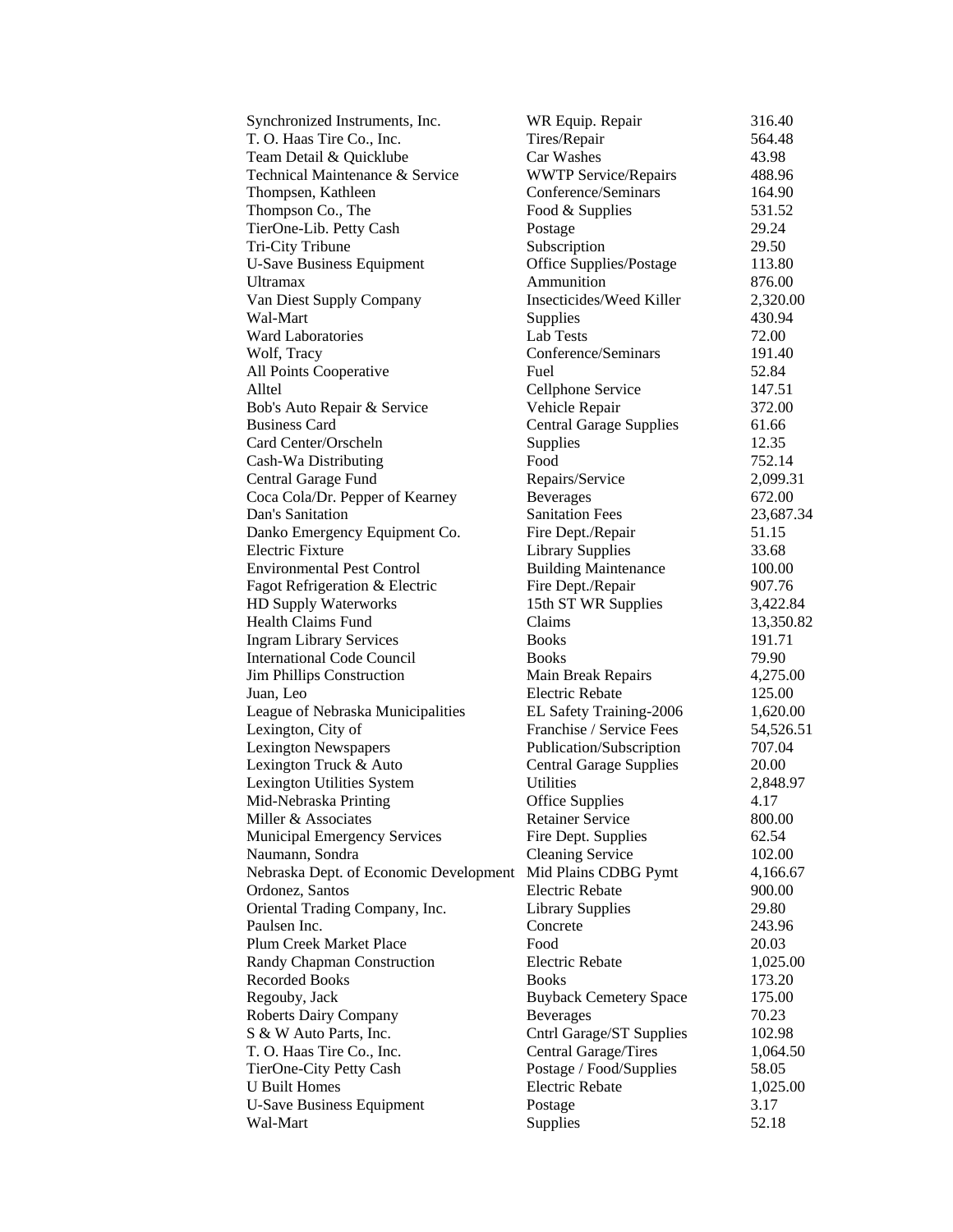| <b>Ward Laboratories</b>    | Lab Tests     | 12.00      |
|-----------------------------|---------------|------------|
| Water Safety Products, Inc. | Pool Supplies | 147.75     |
|                             | TOTAL CLAIMS: | 350.502.52 |

**ORDINANCE:** Sean Evens, an Eagle Scout candidate, appeared before the council to explain a project to erect bat houses in the city parks to assist in mosquito control. Weinhold commented that currently the city code prohibits harboring unusual animals. Following Evans' presentation and further discussion, an ordinance entitled "**AN ORDINANCE TO AMEND SECTION 5-5 OF THE LEXINGTON CITY CODE; TO ALLOW INSTALLATION OF BAT SHELTERS IN PUBLIC PARKS; TO REPEAL ORIGINAL SECTION 5-5 AND ALL OTHER ORDINANCES OR SECTIONS OF ORDINANCES IN CONFLICT HEREWITH; AND TO PROVIDE FOR AN EFFECTIVE DATE AND FOR PUBLICATION IN PAMPHLET FORM"** was read by title. Moved by Salem, seconded by Miller, to suspend rules requiring three separate readings of the ordinance. Roll call. Voting "aye" were Tomasek, Bennett, Miller, Salem, Fagot. Motion carried. Ordinance No. 2236 was read by title. Moved by Miller, seconded by Salem, to pass Ordinance No. 2236 on final reading. Roll call. Voting "aye" were Bennett, Tomasek, Salem, Miller, Fagot. Motion carried. **PUBLIC HEARING:** Mayor Fagot opened the Public Hearing to consider a CDBG Housing Reuse application from ABLE to be used in an educational housing construction project. Pepplitsch explained that ABLE and the Lexington School District will be constructing a home in the CED addition with the requested \$90,000. Fagot closed the Public Hearing. Following discussion, moved by Miller, seconded by Salem, to approve Housing Reuse Loan to ABLE for the 2007- 2008 school project, in the amount of \$90,000. Roll call. Voting "aye" were Tomasek, Bennett, Salem, Miller, Fagot. Motion carried. **PUBLIC HEARING:** Mayor Fagot opened the Public Hearing to consider an application from Fraternal Order of Eagles 2922 to extend their liquor license to include a beer garden to the north of the licensed establishment. Dale Mooberry, manager of the Eagles Club, explained the beer garden would be north and west of the existing building and would be enclosed by a privacy fence. Discussion of what type and height of privacy fence followed. The Public Hearing was closed. Motion by Salem, seconded by Tomasek, to approve the extension of the liquor license for the Fraternal Order of Eagles 2922 to include a beer garden with City staff approval of the fencing design and material. Roll call. Voting "aye" were Miller, Bennett, Tomasek, Salem, Fagot. Motion carried. **PUBLIC HEARING:** Mayor Fagot opened the Public Hearing to consider a Redevelopment Plan for Redevelopment Area #5. Mike Bacon reviewed the plan with the Council. Pepplitsch highlighted the findings and noted that a Redevelopment Contract for the CED addition will be forthcoming. Following comments and questions, the Public hearing was closed.

> Resolution No. 07-23 was read by title. Moved by Tomasek, seconded by Salem, to approve Resolution No. 07-23. Roll call. Voting "aye" were Miller, Bennett, Salem, Tomasek, Fagot. Motion carried.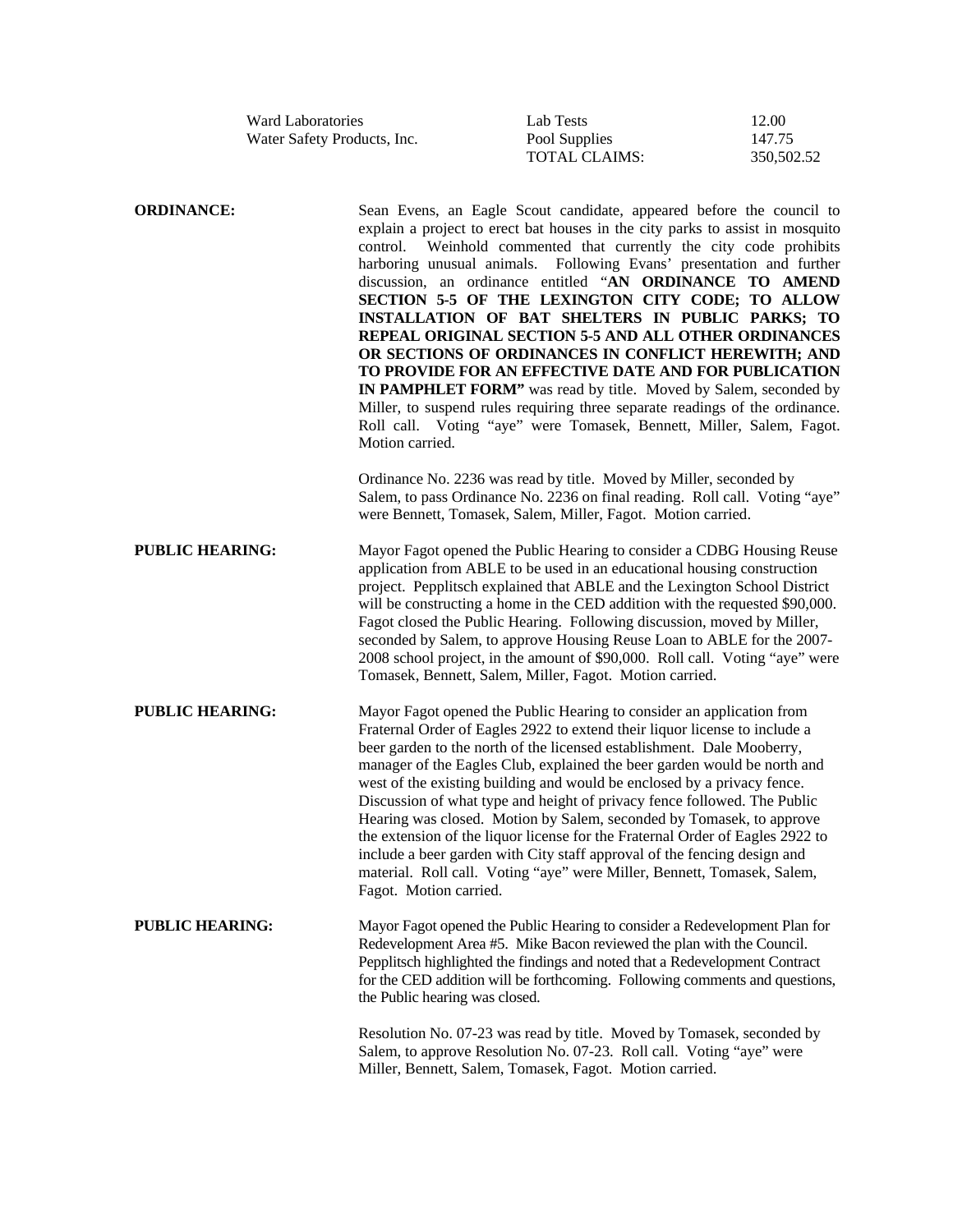## **RESOLUTION NO 07-23**

RESOLUTION OF THE CITY COUNCIL OF THE CITY OF LEXINGTON, NEBRASKA, APPROVING REDEVELOPMENT AREA # 5 REDEVELOPMENT PLAN AND MAKING FINDINGS WITH REGARD TO SUCH PLAN.

WHEREAS, the City of Lexington, Nebraska a municipal corporation has determined it to be desirable to undertake and carry out urban redevelopment projects in areas of the City which are determined to be substandard and blighted and in need of redevelopment; and

WHEREAS, the Nebraska Community Development Law, Chapter 18, Article 21, Nebraska Reissue Revised Statues of 1943, as amended (the "Act"), prescribes the requirements and procedures for the planning and implementation of redevelopment projects; and

WHEREAS, The City has previously declared an areas of the City to be substandard and blighted and in need of redevelopment pursuant to the Act; and

WHEREAS, The Community Redevelopment Authority of the City of Lexington, Nebraska (the "Authority"), has prepared a Redevelopment Plan [Redevelopment Area #5 Redevelopment Plan] pursuant to Section 18-2111 of the Act: and

WHEREAS, the Lexington Planning Commission reviewed the Redevelopment Plan pursuant to the Act and, pursuant to Section 18-2114 of the Act, recommended approval of the Redevelopment plan to the City; and

WHEREAS, following consideration of the recommendations of the Planning Commission to the City, the Mayor and City Council held a public hearing on July 24, 2007, pursuant to notice as required by law; and

WHEREAS, there has been presented for approval a specific Redevelopment Project and Redevelopment Plan;

NOW, THEREFORE, be it resolved by the Mayor and City Council of the City of Lexington, Nebraska:

1. The Redevelopment Plan as contained in the form attached to this Resolution as Exhibit A is hereby determined to be feasible and in conformity with the general plan for the development of the City of Lexington as a whole and the Redevelopment Plan is in conformity with the legislative declarations and determinations set forth in the Act;

2. The Mayor and City Council specifically find, as follows:

 (a) The projects described in the redevelopment contract and plan attached thereto, would not be economically feasible without the use of tax-increment financing;

(b) The projects would not occur in the Redevelopment Area without the use of tax-increment financing; and

(c) The costs and benefits of the Project, including costs and benefits to other affected political subdivisions, the economy of the community, and the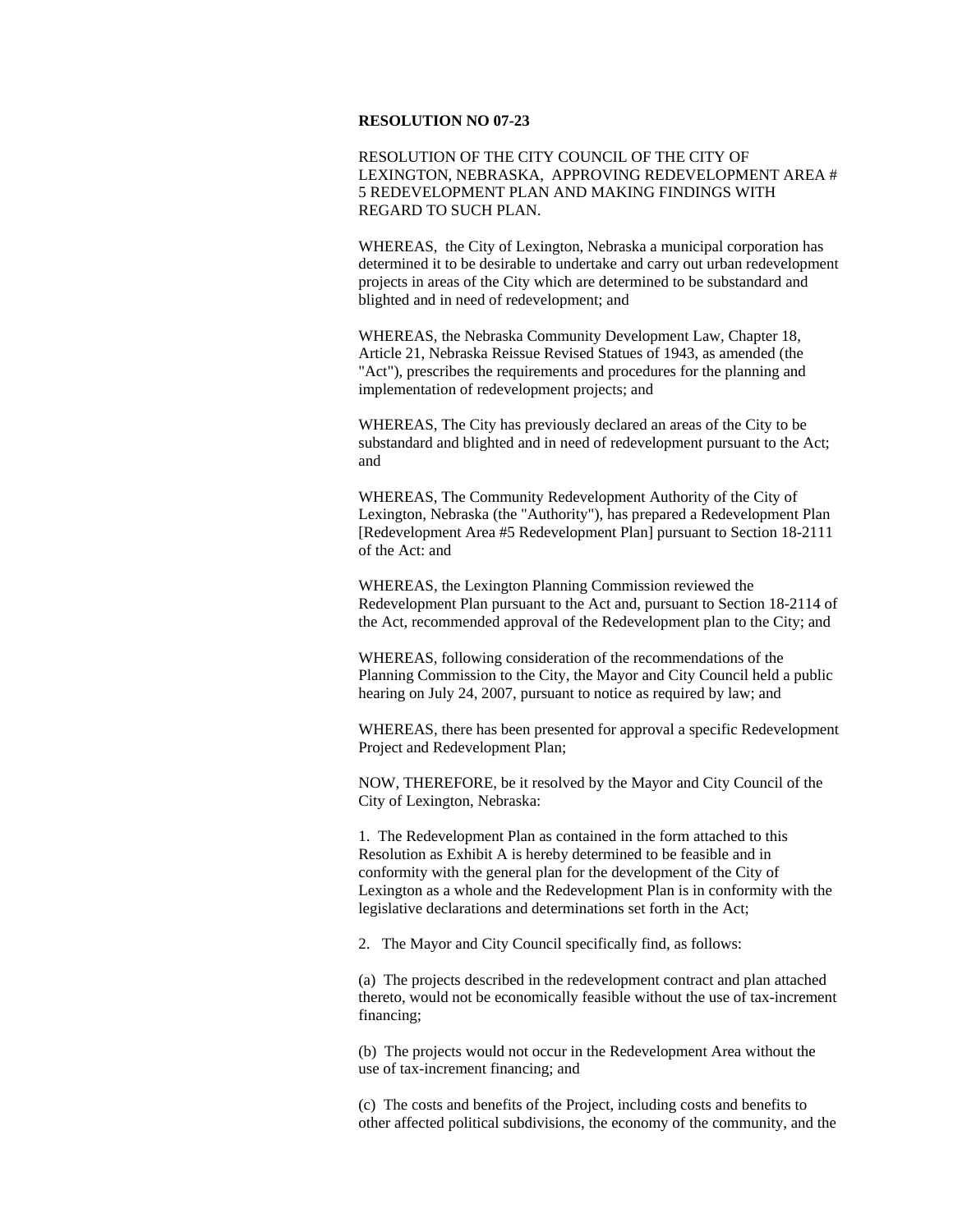demand for public and private services have been analyzed by the governing body and have been found to be in the long term best interests of the community impacted by the project.

3. Approval of the Redevelopment Plan is hereby ratified and reaffirmed and the Authority is hereby directed to implement the Redevelopment Plan in accordance with the Act.

4. Pursuant to Section 18-2147 of the Act, any ad valorem tax levied upon real property in the redevelopment project specified in the plan, namely

Lots 1-22 CED Addition to the City of Lexington, Dawson County, Nebraska, shall be divided, for the period not to exceed 15 years after the effective date of the provision, which effective date shall be January 1, 2008.

a. That portion of the ad valorem tax which is produced by levy at the rate fixed each year by or for each public body upon the redevelopment project valuation shall be paid into the funds of each such public body in the same proportion as all other taxes collected by or for the bodies; and

b. That portion of the ad valorem tax on real property in the redevelopment project in excess of such amount, if any, shall be allocated to and, when collected, paid into a special fund of the Authority to pay the principal of, the interest on, and any premiums due in connection with the bonds, loans, notes, or advances on money to, or indebtedness incurred by, whether funded, refunded, assumed, or otherwise, such Authority for financing or refinancing, in whole or in part, a redevelopment project. When such bonds, loans, notes, advances of money, or indebtedness including interest and premium due have been paid, the Authority shall so notify the County Assessor and County Treasurer and all ad valorem taxes upon real property in such redevelopment project shall be paid into the funds of the respective public bodies.

5. The execution and delivery to the County Treasurer and Assessor, the Notice of Allocation of Taxes which is attached hereto and marked as Exhibit B, is hereby ratified and confirmed.

Passed and approved this 24th day of July, 2007

CITY OF LEXINGTON, DAWSON COUNTY, NEBRASKA

John Fagot, Mayor

ATTEST: Pamela Berke, Deputy City Clerk

**PAY REQUEST:** Pepplitsch requested approval of Pay Request # 1 from Liquid Waste Management Inc. for payment on the Secondary Digester Project. Following an update of the project by Pepplitsch, moved by Tomasek, seconded by Bennett, to approve Pay Request #1 from Liquid Waste Management Inc. in the amount of \$54,245.70 for the Secondary Digester project. Roll call. Voting "aye" were Salem, Miller, Bennett, Tomasek, Fagot. Motion carried.

**FINANCIAL REPORT:** Pepplitsch presented the financial report for June 2007. Following discussion, moved by Miller, seconded by Bennett, to accept the financial report as presented. Roll call. Voting "aye" were Salem, Tomasek, Bennett, Miller, Fagot. Motion carried.